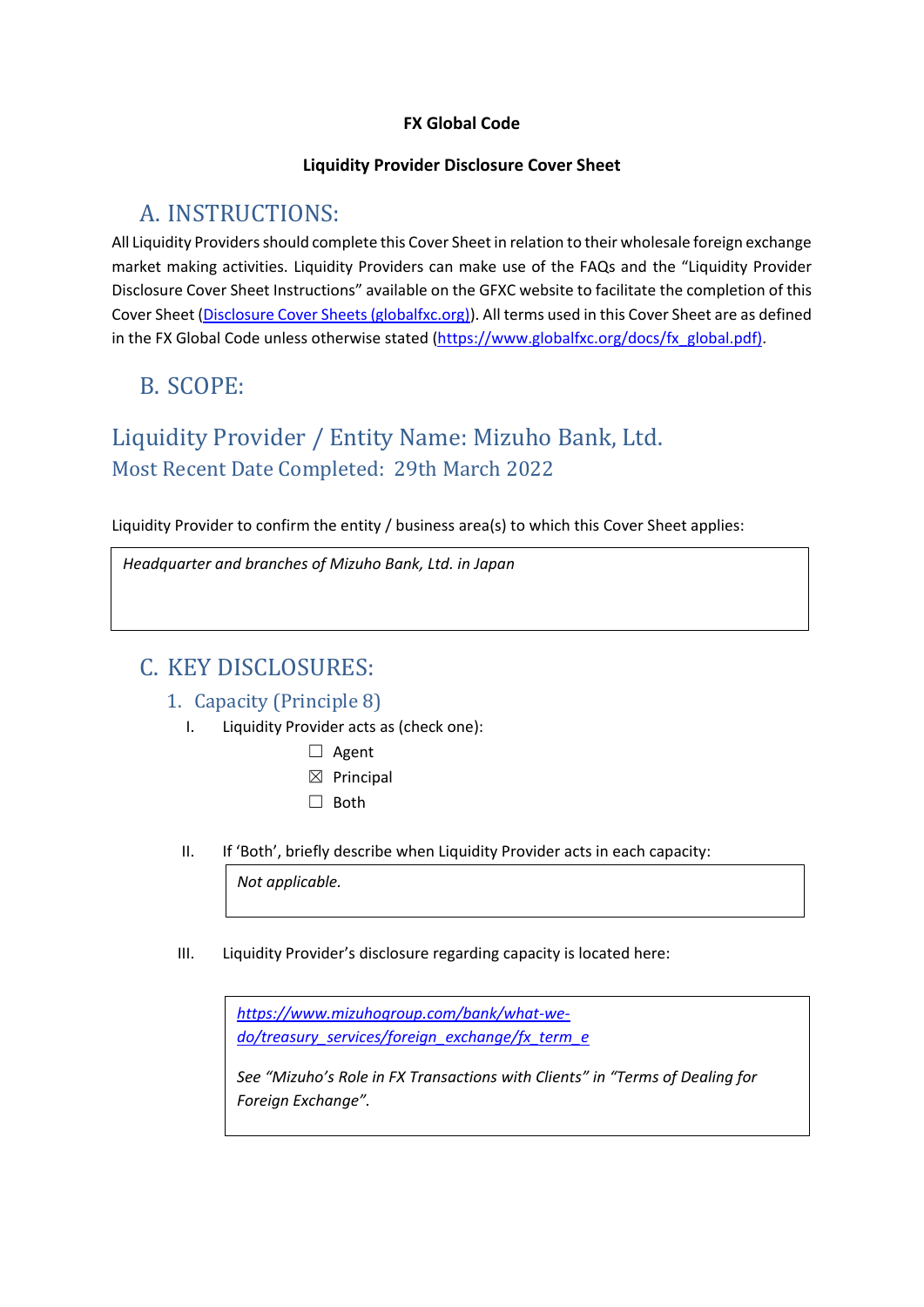### 2. Pre-Hedging (Principle 11)

I. Liquidity Provider ever pre-hedges (check one):

| IXI Yes |
|---------|
| ⊺ I No  |

II. If yes, Liquidity Provider ever offers clients, upon request, the option of placing an individual order specifying no pre-hedging (check one):

|  | $\boxtimes$ Yes |
|--|-----------------|
|  | $\Box$ No       |

III. Liquidity Provider's disclosure regarding pre-hedging is located here:

*[https://www.mizuhogroup.com/bank/what-we](https://www.mizuhogroup.com/bank/what-we-do/treasury_services/foreign_exchange/fx_term_e)[do/treasury\\_services/foreign\\_exchange/fx\\_term\\_e](https://www.mizuhogroup.com/bank/what-we-do/treasury_services/foreign_exchange/fx_term_e)*

*See "Market Making" in "Terms of Dealing for Foreign Exchange".*

#### 3. Last Look (Principle 17)

I. Liquidity Provider ever employs Last Look (as defined in the FX Global Code) (check one):

| ς<br>١<br>≏ |
|-------------|
| חמ          |

II. Liquidity Provider's use of Last Look is (check all that apply):

☒ Symmetrical

☒ Asymmetrical

If Asymmetrical is used, briefly describe the circumstances:

*In principle, a symmetrical price check is applied, but it may be asymmetric under the certain conditions, such as existence of technical limitations.*

III. Liquidity Provider's Last Look window maximum and minimum length (in m/s)

*It is generally between 0 and 30 milliseconds.*

Liquidity Provider may briefly describe the circumstances under which Last Look window times may change

*Our Last Look window length may vary due to unforeseen technical limitations.*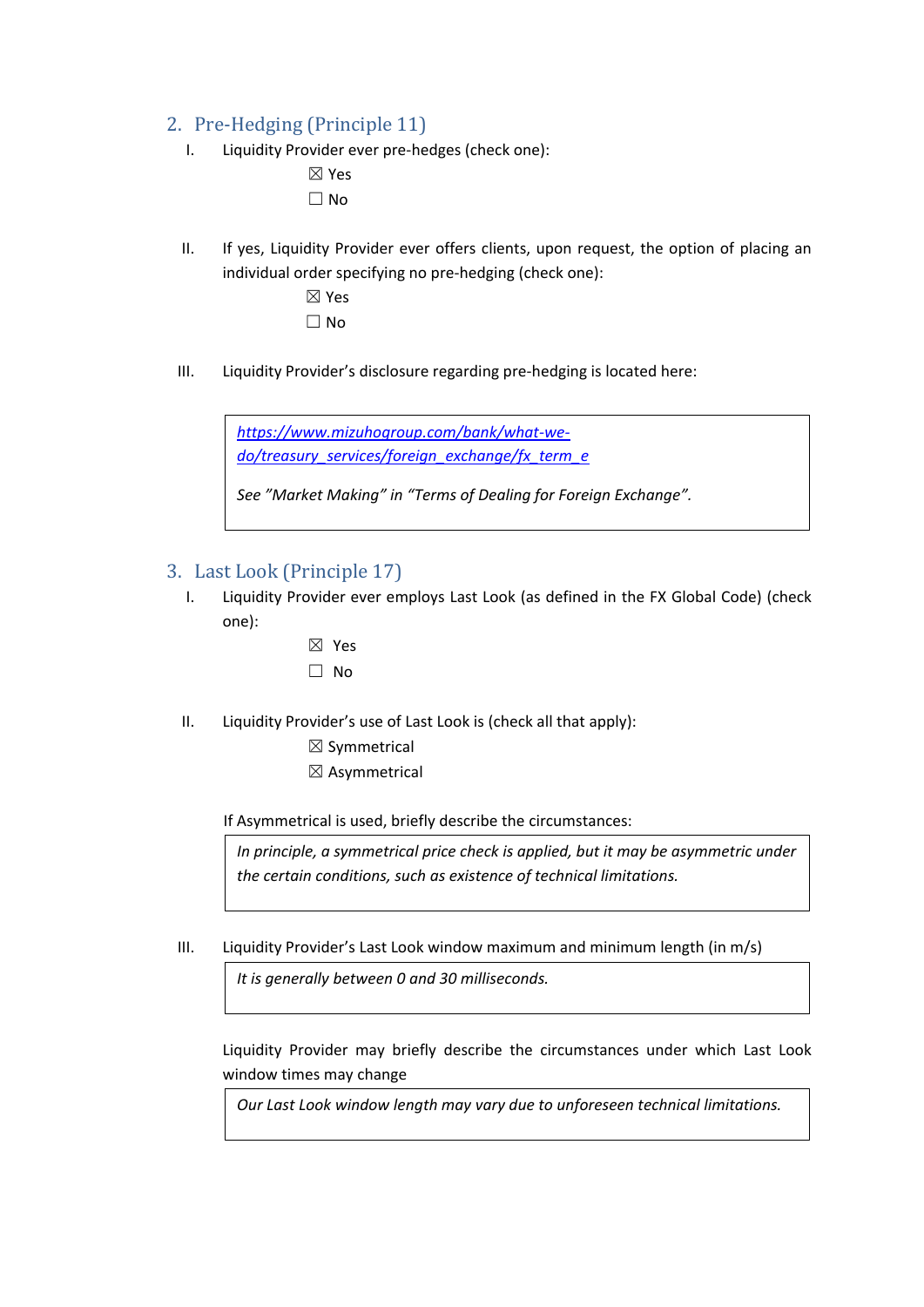- IV. Liquidity Provider ever trades during the Last Look window:
	- ☒ No

☐ When sourcing liquidity under a "Cover and Deal" arrangement that meets all of the characteristics set out in Principle 17 of the Code.

V. Liquidity Provider's disclosure regarding Last Look is located here:

*[https://www.mizuhogroup.com/bank/what-we](https://www.mizuhogroup.com/bank/what-we-do/treasury_services/foreign_exchange/efx_disclosure_e)[do/treasury\\_services/foreign\\_exchange/efx\\_disclosure\\_e](https://www.mizuhogroup.com/bank/what-we-do/treasury_services/foreign_exchange/efx_disclosure_e)*

*See "Part D – Last Look" in "Electronic FX Disclosure".*

VI. Liquidity Provider may include free form text regarding any of the above Last Look key topics, if it would like to highlight anything referenced in the main body of its disclosure attached

## D. DISCLOSURES INDEX:

### Order Handling

Order Aggregation (Principle 9)

I. Liquidity Provider's disclosure regarding order aggregation is located here:

*[https://www.mizuhogroup.com/bank/what-we](https://www.mizuhogroup.com/bank/what-we-do/treasury_services/foreign_exchange/fx_term_e)[do/treasury\\_services/foreign\\_exchange/fx\\_term\\_e](https://www.mizuhogroup.com/bank/what-we-do/treasury_services/foreign_exchange/fx_term_e)*

*See "Market Making" in "Terms of Dealing for Foreign Exchange".*

#### Discretion (Principle 9)

I. Liquidity Provider's disclosure regarding use of discretion is located here:

*[https://www.mizuhogroup.com/bank/what-we](https://www.mizuhogroup.com/bank/what-we-do/treasury_services/foreign_exchange/fx_term_e)[do/treasury\\_services/foreign\\_exchange/fx\\_term\\_e](https://www.mizuhogroup.com/bank/what-we-do/treasury_services/foreign_exchange/fx_term_e)*

*See " Handling of Orders" in "Terms of Dealing for Foreign Exchange".*

Time-Stamping (Principle 9)

I. Liquidity Provider's disclosure regarding time-stamping is located here:

Not described individually in disclosures document.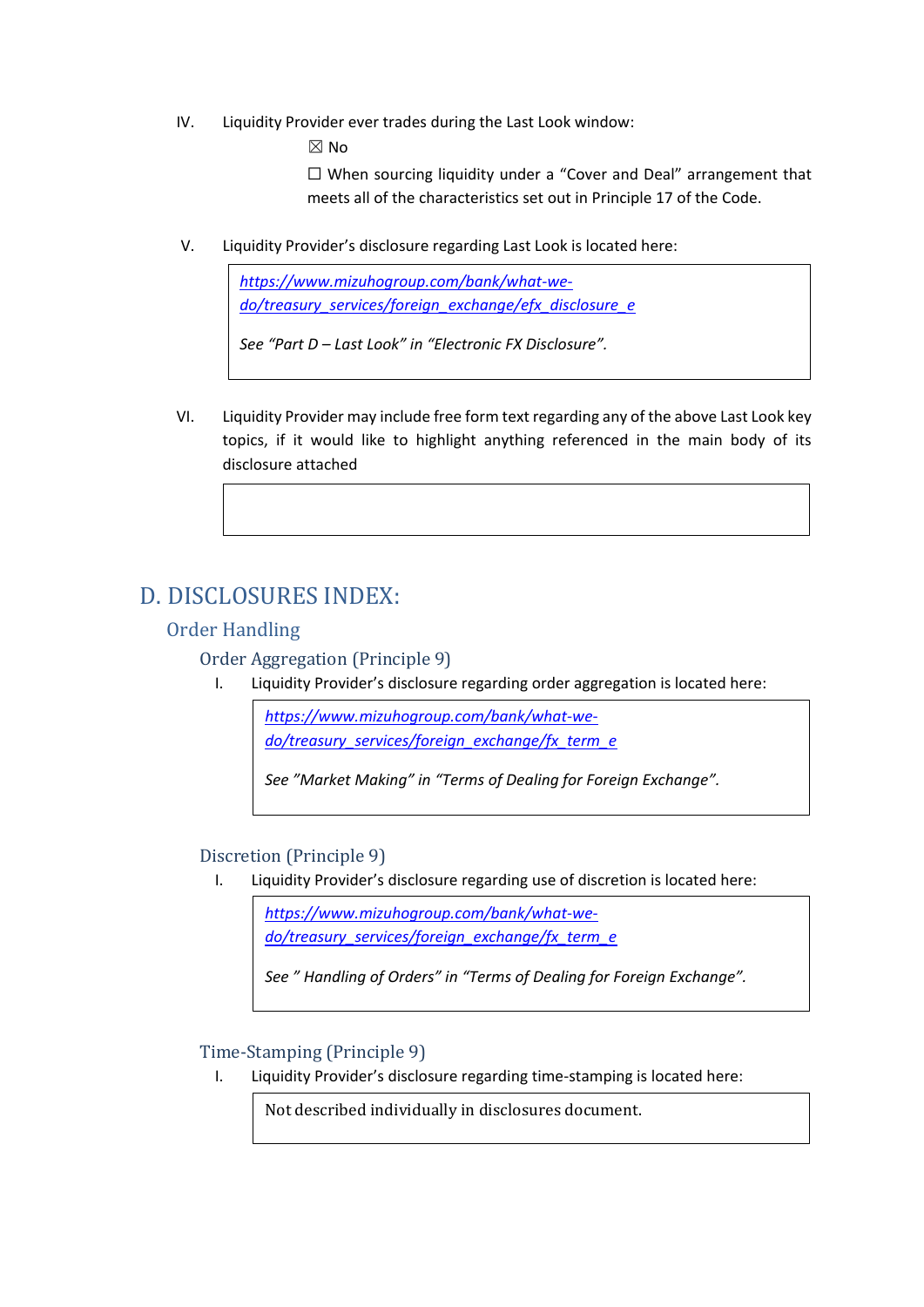### Stop-Loss Orders (Principle 10)

I. Liquidity Provider's disclosure regarding stop-loss orders is located here:

*[https://www.mizuhogroup.com/bank/what-we](https://www.mizuhogroup.com/bank/what-we-do/treasury_services/foreign_exchange/fx_term_e)[do/treasury\\_services/foreign\\_exchange/fx\\_term\\_e](https://www.mizuhogroup.com/bank/what-we-do/treasury_services/foreign_exchange/fx_term_e)*

*See "Market Making" in "Terms of Dealing for Foreign Exchange".*

### Partial Fills (Principle 10)

I. Liquidity Provider's disclosure regarding use of partial fills is located here:

*[https://www.mizuhogroup.com/bank/what-we](https://www.mizuhogroup.com/bank/what-we-do/treasury_services/foreign_exchange/fx_term_e)[do/treasury\\_services/foreign\\_exchange/fx\\_term\\_e](https://www.mizuhogroup.com/bank/what-we-do/treasury_services/foreign_exchange/fx_term_e)*

*See " Handling of Orders" in "Terms of Dealing for Foreign Exchange".*

### Additional Disclosures

Use of Reference Prices (Principle 13)

I. Liquidity Provider's disclosure regarding use of reference prices is located here:

*Not described individually in disclosures document.*

### Markup / Fair Pricing Standards (Principle 14)

I. Liquidity Provider's disclosure regarding use of mark-up is located here:

*[https://www.mizuhogroup.com/bank/what-we](https://www.mizuhogroup.com/bank/what-we-do/treasury_services/foreign_exchange/fx_term_e)[do/treasury\\_services/foreign\\_exchange/fx\\_term\\_e](https://www.mizuhogroup.com/bank/what-we-do/treasury_services/foreign_exchange/fx_term_e)*

*See "All-in Pricing" in "Terms of Dealing for Foreign Exchange".*

### Aggregation Services (Principle 18)

- I. Liquidity Provider uses aggregation services:
	- ☐ Yes ☒ No
- II. If 'Yes', Liquidity Provider's disclosure describing its aggregation services is located here:

*Not applicable.*